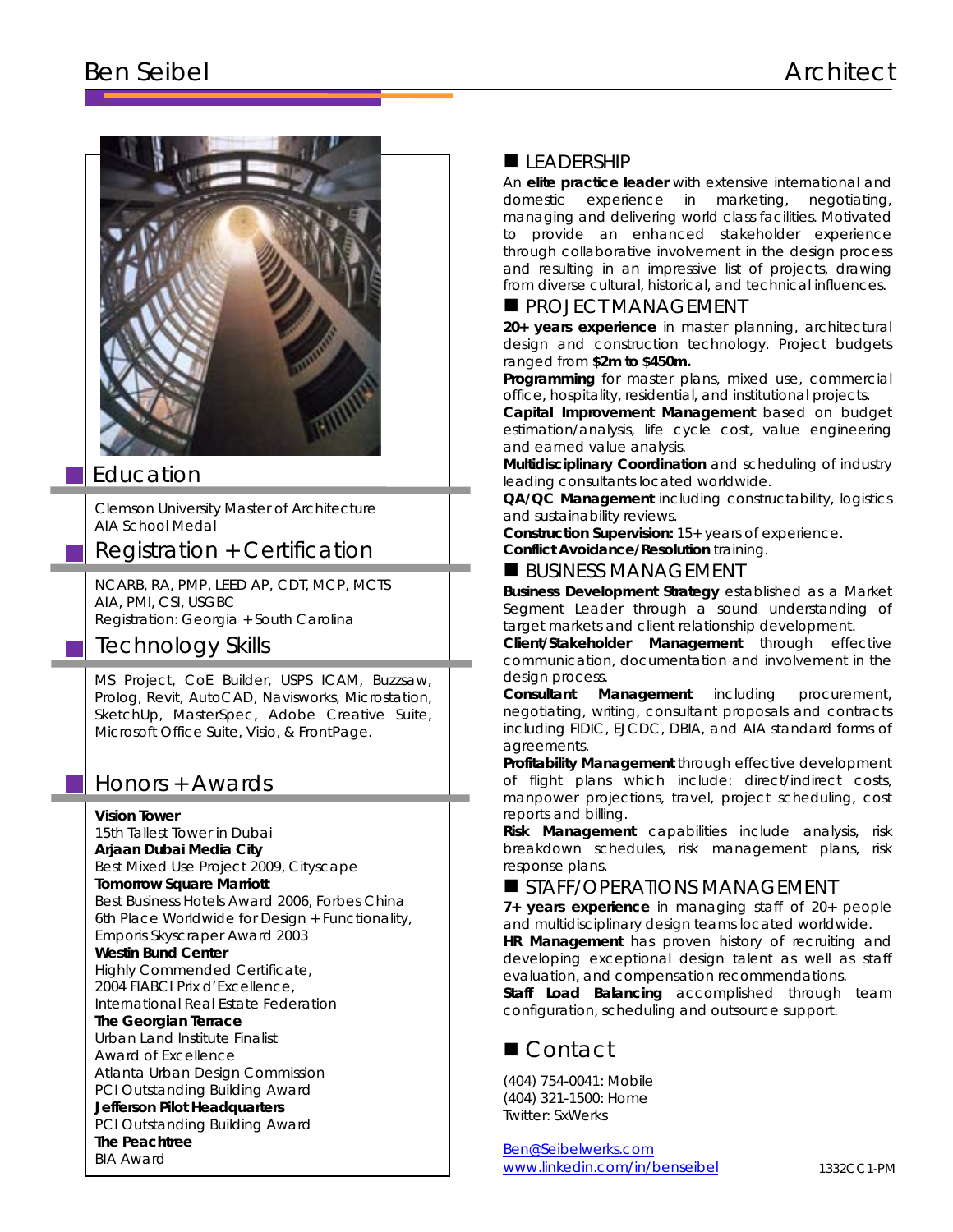# Ben Seibel Architect

# Marx | Okubo Senior Associate 2012-2013

**Senior Associate** responsible for supporting real estate investment clients with capital asset management services. These services include property condition assessments, preconstruction plan reviews, owner's representation, and construction project management.



- **Construction Project Management**, CPM, of capital improvement projects. CPMs included: program and scope development, documentation, bid evaluation, contract negotiation and construction administration,
- **Preconstruction Plan Reviews**, PPR, of new property developments. PPRs comprised of a comprehensive review and analysis of all aspects of development team documents including: contracts, soft and hard cost budgets, construction schedules, subcontracts, specifications and design documents.
- **Property Condition Assessments**, PCA, of over 2 million square feet of facilities ranging from technical colleges to corporate office towers. PCAs included: Program and ownership standard compliance with current operations, inventory and life cycle analysis of major building components, site conditions, cost estimation of current deficiencies, analysis of energy, sustainability, life safety and accessibility, forensic analysis and prioritization for M&R.

## USPS Architect Engineer 2010-2012

**Project Manager** responsible for coordinating all USPS facility repairs, expansions, and consolidations within the North Florida and South Georgia district. Projects included both **Capital and Expense projects ranging from \$5k to over \$4.5m**.



- **Successfully managed** numerous projects running at all various stages of the project cycle. Ensured that projects were completed in **compliance of USPS standards** and all project goals are achieved.
- **Project management** duties include: project need assessment, selection of A/E consultants, prepare capital project and operating budgets, negotiating consultant project fees, defining project scope of work, defending project justification to USPS headquarters, preparing written funding documents and reports, issued and coordinated all work orders for professional consultants and contractors, coordination of pre-construction meetings, quality control site inspections, mange project budgets and approve contractor payments.
- **Obtained USPS Security Clearance** as reviewed by the Postal Inspection Service.

## tvsdesign Senior Associate 2004-2009

**Member of studio leadership** responsible for growing the international studio's practice in the Middle East and Korea. **Studio fees grew from \$2m to \$25m over a 4 year period**. Successfully completed award winning mixed use projects. Responsibilities included: Market development & strategies; Studio business, operations & staff management; Client/Project management.



- **Market Segment Leader** for Korea. Established brand and client relationships with Samsung, Hyundai, and Universal Studios Korea. **Won design competition** with Samoo for Samsung's An Yang Residential Complex.
- **Business Management** including: Design services proposals, fee and contract negotiation, project flight plans/budgets, financial and staff performance. In 2008, **collected over \$1m in design fees**.
- **Operations Management**: Developed and managed **WorkShare Team Organization** with virtual production teams located globally for producing design and construction documents for **\$750+m of mixed-use projects**.
- **Project Management** for over \$1b of large mixed use projects.
- **Construction Administration** provided onsite field supervision.